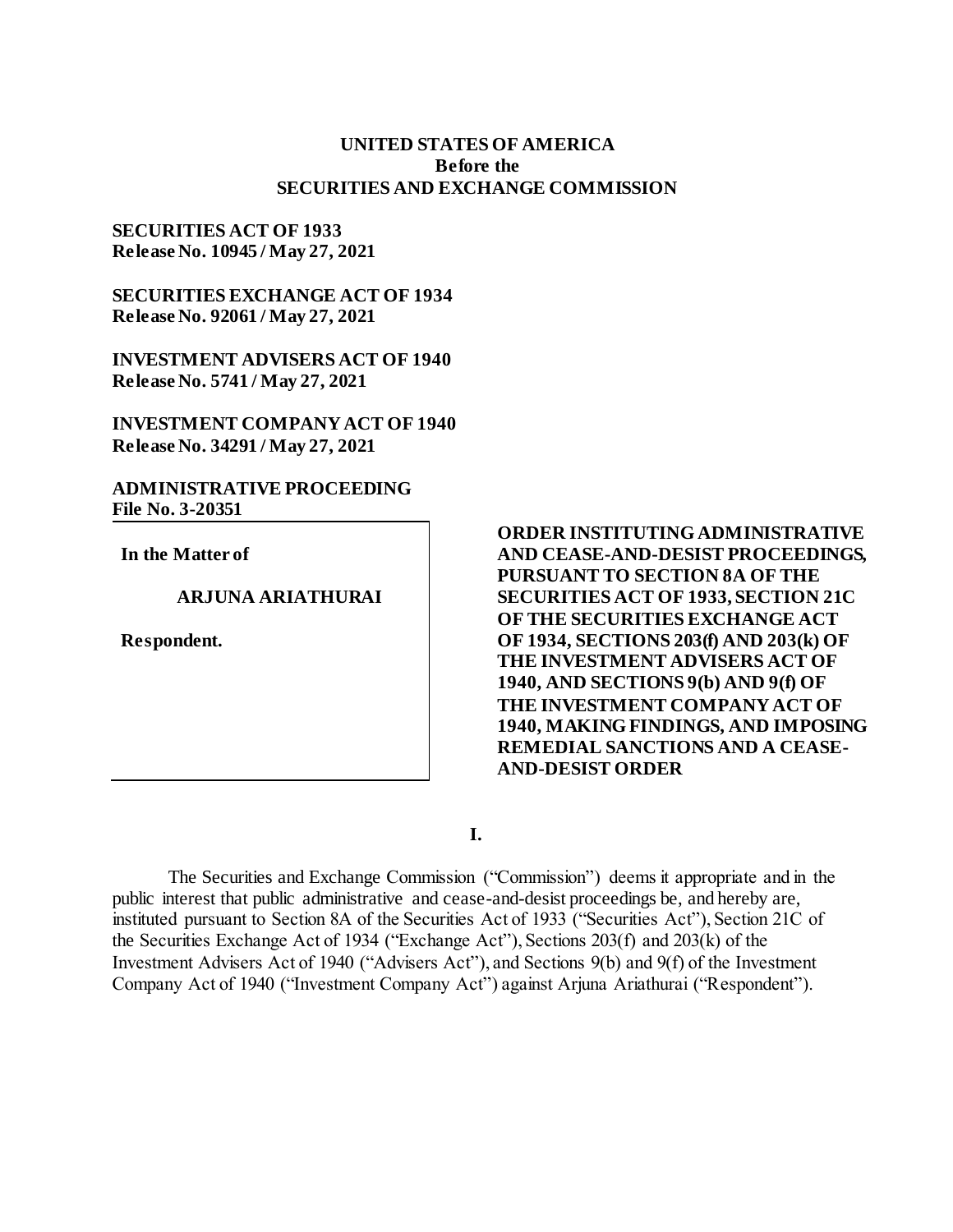In anticipation of the institution of these proceedings, Respondent has submitted an Offer of Settlement (the "Offer") which the Commission has determined to accept. Solely for the purpose of these proceedings and any other proceedings brought by or on behalf of the Commission, or to which the Commission is a party, and without admitting or denying the findings herein, except as to the Commission's jurisdiction over him and the subject matter of these proceedings, which are admitted, and except as provided herein in Section V, Respondent consents to the entry of this Order Instituting Administrative and Cease-and-Desist Proceedings, Pursuant to Section 8A of the Securities Act of 1933, Section 21C of the Securities Exchange Act of 1934, Sections 203(f) and 203(k) of the Investment Advisers Act of 1940, and Sections 9(b) and 9(f) of the Investment Company Act of 1940, Making Findings, and Imposing Remedial Sanctions and a Cease-and-Desist Order ("Order"), as set forth below.

### **III.**

On the basis of this Order and Respondent's Offer, the Commission finds<sup>1</sup> that:

#### **Summary**

1. In early February 2018, a mutual fund called the LJM Preservation and Growth Fund (the "P&G Fund") and several related private funds (the "Private Funds") (collectively the "Funds") suffered losses exceeding \$1 billion employing an options trading strategy. The P&G Fund was managed by LJM Funds Management, Ltd. ("LJMFM"), a registered investment adviser, and LJM Partners, Ltd. ("LJM Partners"), an unregistered investment adviser under common ownership with LJMFM, managed the Private Funds. From 2016 until the Funds collapsed, LJMFM and LJM Partners (collectively "LJM"), through its portfolio managers and Respondent Ariathurai, LJM's Chief Risk Officer, repeatedly misled investors and the P&G Fund's Board about LJM's risk management practices and concealed from them the level of risk in LJM's portfolios.

2. LJM's short volatility trading strategy used margin to sell out-of-the-money put and call options on S&P 500 futures contracts. Similar to selling insurance, this option writing strategy carried risks that were remote but extreme. In various marketing documents, webinars, and communications with investors and their advisers, Respondent, LJM, and the portfolio managers emphasized LJM's risk management practices and claimed LJM's "managing principle" was to maintain a consistent risk profile and consistent risk levels. Supporting this central selling point, however, was a series of false statements that they (1) used historical event stress tests to calculate "worst-case" loss estimates for the Funds that were shared with investors, (2) managed risk by stressing the portfolios on a daily basis using historical market disruptions, and (3) managed LJM's

l

<sup>&</sup>lt;sup>1</sup> The findings herein are made pursuant to Respondent's Offer of Settlement and are not binding on any other person or entity in this or any other proceeding.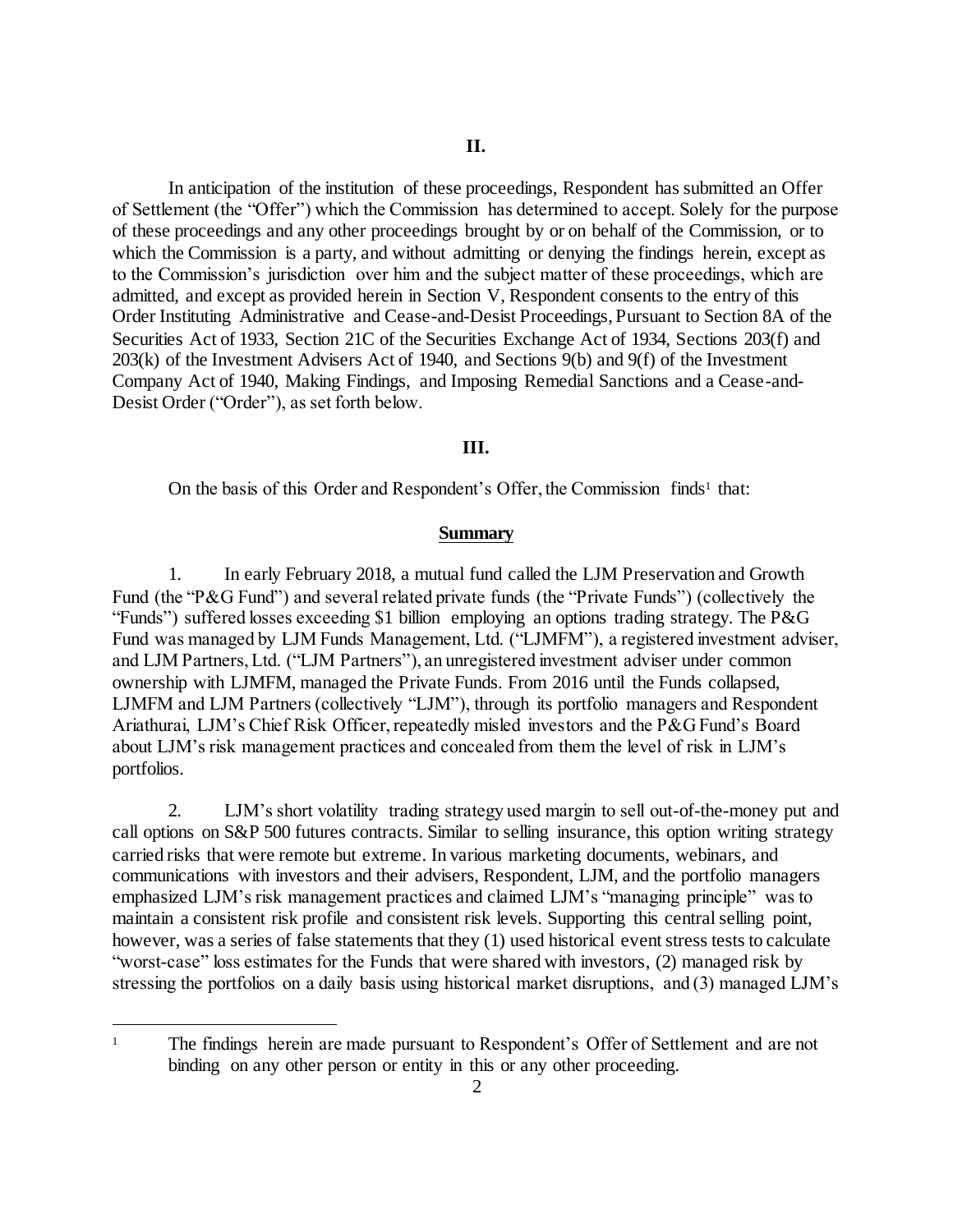strategies to maintain a consistent risk profile regardless of market environment. Respondent also told the P&G Fund's Board that Respondent monitored risk reporting to ensure the portfolio managers transacted within established risk parameters, when no such risk parameters existed.

3. During the period when LJM misled investors concerning risk, money flowed into the Funds. LJM's assets under management grew from approximately \$450 million in February 2016 to approximately \$1.3 billion in February 2018. In February 2018, the markets suffered a large spike in volatility, resulting in losses to the Funds exceeding 80%.

### **Respondent**

4. **Ariathurai**, age 47, is a resident of Chicago, Illinois. From March 2012 through early 2018, he was LJM's Chief Risk Officer.

## **Other Relevant Entities**

5. **LJM Funds Management, Ltd.***,* an Illinois corporation based in Chicago, is registered with the Commodities Futures Trading Commission ("CFTC") and National Futures Association ("NFA"). LJMFM was a registered investment adviser with the Commission until its registration was terminated on March 30, 2018. Prior to that termination, LJMFM was the investment adviser to the P&G Fund.

6. **LJM Partners, Ltd.**, an Illinois corporation based in Chicago, is registered with the CFTC and NFA. LJM Partners was investment adviser to the Private Funds, which had a similar investment strategy as the P&G Fund. LJMFM and LJM Partners shared the same office space, officers, and employees, and effectively operated as one entity.

7. **LJM Preservation and Growth Fund** was a series of Two Roads Shared Trust ("Two Roads"), an open-end management investment company consisting of approximately 17 series of mutual funds. The P&G Fund commenced operations in January 2013. On February 7, 2018, the fund was closed to new investments and liquidated by the end of March 2018.

8. **The Private Funds** included, but were not limited to, LJM Investment Fund LP, LJM Preservation & Growth Fund, LP, LJM Aggressive Fund LP, LJM Fund, LP, LJM Master Trading Fund, LP, LJM Partners Insurance Fund, PFC-LJM Fund LP, and PFC-LJM Preservation & Growth Fund, LP.

### **LJM's Investment Strategy, Risk Management, and Marketing**

9. LJM's investment strategy involved writing short-dated, out-of-the-money ("OTM") put and call options on S&P 500 futures contracts, which generated returns primarily by collecting option premiums. This strategy, known as a short volatility trade, offers profits from premiums, but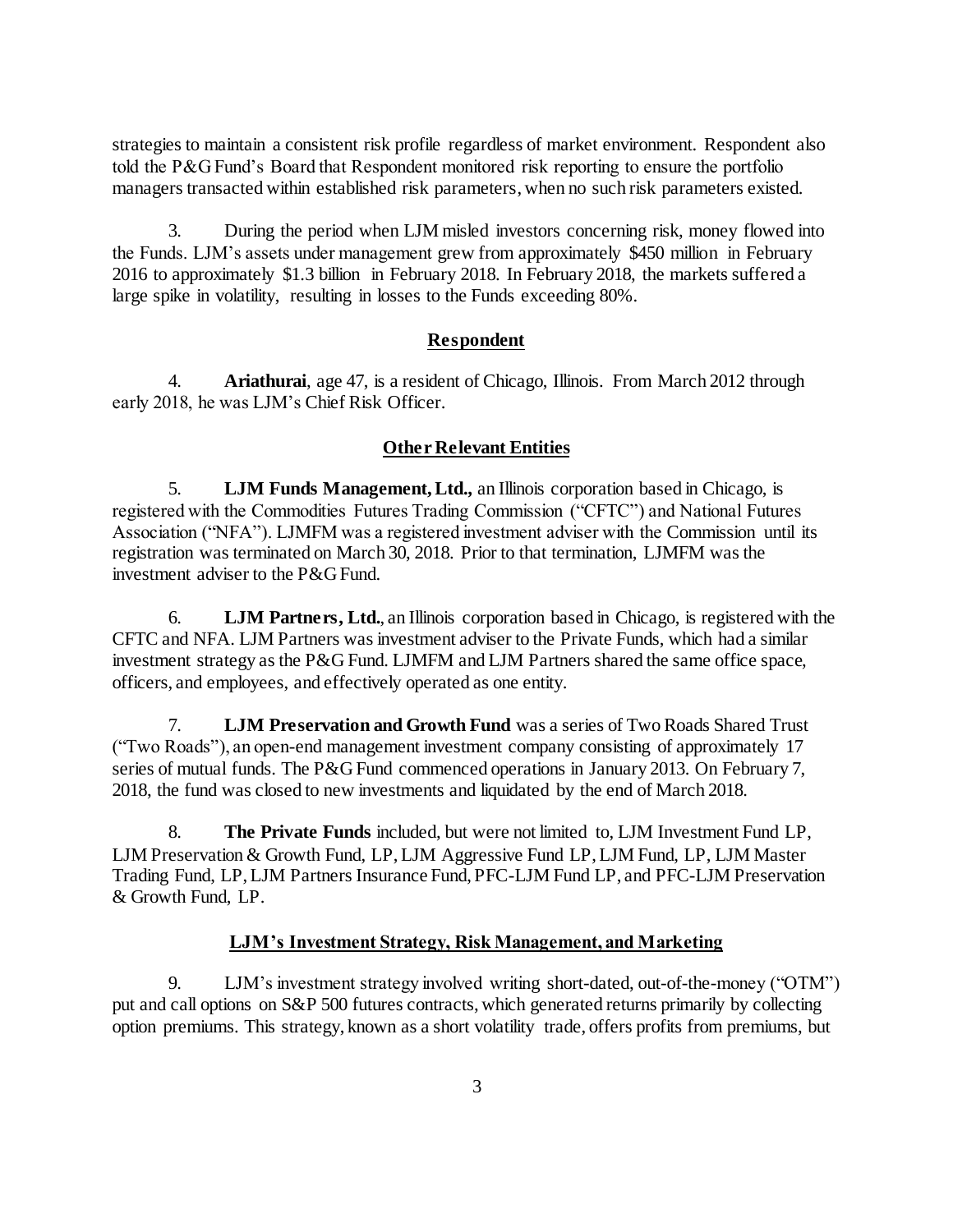also presents significant risk when the S&P 500 moves significantly and/or market volatility increases.

10. LJM partially hedged its short option positions by purchasing a smaller number of long, closer to the money put and call contracts. LJM offered three versions of the same investment strategy (Aggressive, Moderately Aggressive, and Preservation and Growth), which differed by the amount of long option hedging employed. Investors could invest in the LJM strategy in three ways: (1) through the P&G Fund; (2) through Private Funds; or (3) through separately managed accounts as LJM Partners advisory clients. LJM's strategy was managed by Portfolio Manager 1, who was LJM's founder, owner, and architect of the strategy, and Portfolio Manager 2, who handled much of the day-to-day portfolio management (collectively "Portfolio Managers").

11. Under LJM's Risk Policy, the Portfolio Managers were responsible for managing risk in the portfolios and for following controls and incorporating risk management practices into their business practices. The policy further stated that Respondent was responsible for assessing risk, creating and monitoring risk reports, and making sure the portfolio managers followed controls and incorporated risk management into their management of the portfolios. Under the policy, Portfolio Manager 1 had "the final say on risk."

12. Through years of marketing LJM strategies, the Portfolio Managers and Respondent learned that investors and their advisors were concerned primarily with risk of loss and how LJM managed that risk. The most frequently asked question LJM received from potential investors and their advisors was "what is LJM's worst-case scenario?" To address this key concern, Portfolio Manager 1 directed Respondent and others to develop a marketing narrative focused on risk management. In these documents, and in separate oral statements, LJM stressed it was "risk centric" and not "return centric," which LJM defined as maintaining a consistent risk profile. Critically, LJM repeatedly assured investors that it would never increase portfolio risk to hit return targets. LJM stated that its "managing principle" was to maintain a consistent portfolio risk profile and consistent risk levels. LJM stated that it employed sophisticated risk management procedures, that the strategies were bound by established risk parameters, and that it employed a combination of scenarios to estimate "gap" or "overnight" risk to the portfolio, using historical market behavior such as the 2008 Lehman Brothers failure, the 2010 Flash Crash, and the 2011 S&P downgrade of U.S. debt.

13. After LJM began focusing its marketing narrative on extolling its "risk centric" approach to a short volatility strategy, investor money flowed into LJM. LJM's assets under management grew from approximately \$450 million in February 2016 to approximately \$1.3 billion in February 2018.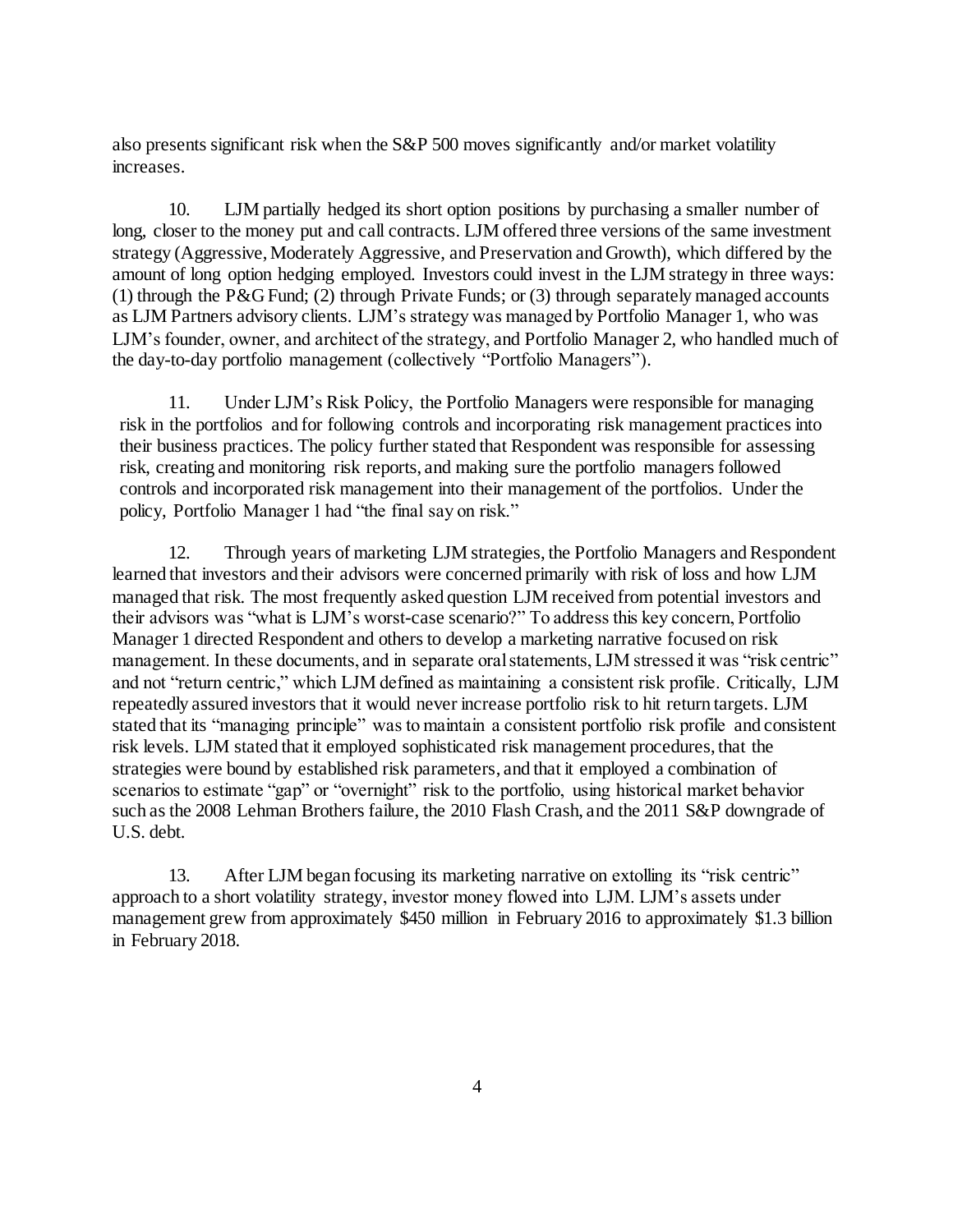# **Misrepresentations Concerning Worst-Case Losses and Historical Event Stress Tests**

14. From June 2016 through February 2018, Respondent and others at LJM made a series of false statements concerning LJM's risk and portfolio management.

15. Respondent prepared portions of due diligence questionnaires ("DDQ") provided to investors and other market participants, and "Frequently Asked Questions" talking points distributed to LJM's sales staff for use with the investment community, that addressed the P&G Fund's and Private Funds' risk management and loss exposure. These materials stated that LJM used historical event stress tests to calculate a worst-case loss estimate of 20% for the P&G Fund and 30-35% for more aggressive funds. LJM's DDQs stated that its worst-case loss estimates were reflective of "gap" or "overnight" risk to the portfolio and based on its testing of historical market behavior such as market movement when "Lehman Bros. failed in 2008, the electronic market Flash Crash in 2010 and the S&P downgrade of US debit in 2011."

16. The statements were false. *First*, the worst-case loss estimates were not based on historical event stress testing. Instead, Respondent calculated the 20% estimate by doubling the P&G Fund's worst single-day performance (which was around 9%). *Second*, while LJM generated daily historical event stress test reports, those reports did not support the maximum-loss estimates provided to investors. Instead, the reports consistently showed potential losses greatly exceeding 20% for the P&G Fund and 30-35% for the Private Funds.

17. Respondent, LJMFM, and the Portfolio Managers made other, similarly deceptive statements about LJMFM's risk management practices to the Two Roads Board and to the investment community. Respondent helped prepare written submissions to the Two Roads Board as part of the Board's annual evaluation of LJMFM as the P&G Fund's investment adviser. Those submissions represented that the Portfolio Managers and Respondent reviewed multiple risk reports, including historical event stress test reports, "several times during the day" and used those reports to manage the portfolio and to inform their trading strategy. The submissions further stated that Respondent monitored risk reporting to ensure the Portfolio Managers transacted within established risk parameters and the portfolio's risk profile was consistent with what had been disclosed to clients. LJM Partners and LJMFM made similar statements to members of the investment community as part of due diligence processes.

18. The statements were false. While Respondent generated historical event stress test reports on a daily basis, Respondent and the Portfolio Managers did not review the historical event stress test reports or use them to manage risk or manage the portfolio. And LJM did not have established risk parameters or a process in place that would allow Respondent to ensure that the Portfolio Managers controlled risk in a manner that was consistent with client disclosures.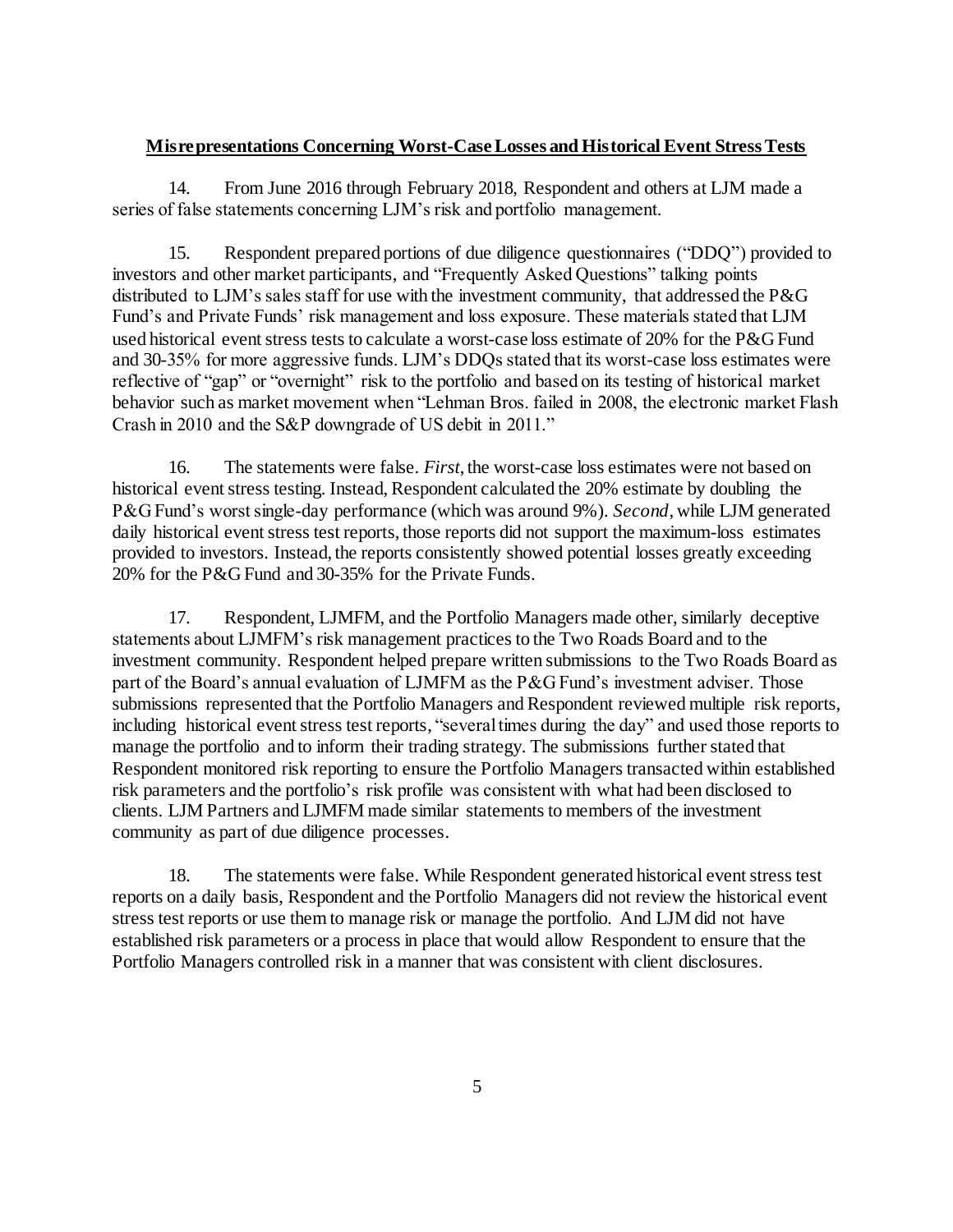### **LJM Increased Risk in Late 2017 Contrary to Representations to Investors**

19. In both written and oral communications with investors, LJM repeatedly assured investors throughout 2016 and 2017 that its "managing principle" was to maintain a consistent risk profile and consistent risk levels. LJM routinely explained that LJM's risk-reward analysis was affected by the current volatility environment. Specifically, LJM stated that periods of high volatility presented the best scenarios for LJM's strategy and periods of low volatility presented the worst risk-reward scenarios, and further explained that a persistent low volatility environment meant that LJM would have to accept either lower returns due to lower option premiums or an increase in portfolio risk to generate the same level of returns. LJM assured investors that it would never take on more risk to meet return targets.

20. In communications to investors, LJM characterized 2017 and early 2018 as being a "low volatility environment" or "low-volatility regime." Contrary to representations made to investors, LJM increased the risk in its portfolios beginning in or around October 2017, and continuing through LJM's demise in February 2018. During this period of low volatility, LJM assumed more risk in the portfolios to meet its return targets. The elevated risk levels were evident in many of the risk reports generated by Respondent and available to the Portfolio Managers. Respondent also discussed the increased risk with the Portfolio Managers, but they did not reverse course. In contemporaneous internal correspondence, the Portfolio Managers acknowledged that they had changed the risk profile of the portfolios. As discussed above, Respondent, among others, was responsible for ensuring that LJM's risk management aligned with disclosures to investors. However, Respondent failed to ensure that LJM limited its risk-taking during this period to a level consistent with what investors were told.

21. LJM did not disclose this material change in risk levels or risk profile to prospective or current investors. To the contrary, Respondent provided an update to LJM's sales staff in December 2017, wherein he claimed that "the team has aggressively maintained the consistent risk profile our clients expect." The sales staff parroted that messaging to prospective and current investors. Respondent's message to sales staff was then used, in a manner that was or should have been apparent to Respondent, as the basis for a similar message in a December 2017 newsletter to LJM Partners clients. Through January 2018, LJM continued to assure LJM Partners clients and P&G Fund investors in multiple newsletters that it was maintaining consistent risk levels, when in fact the portfolio risk steadily increased from October 2017 into early February 2018 without any mitigating action by Respondent or the Portfolio Managers.

### **LJM's Funds Suffered Catastrophic Losses in February 2018**

22. LJM's failure to manage its portfolios in the manner described to investors resulted in catastrophic losses in early February 2018 when the S&P 500 suffered declines and market volatility rapidly spiked over two trading days. Specifically, the Funds suffered losses in excess of approximately \$1 billion and the P&G Fund and the Private Funds were eventually liquidated.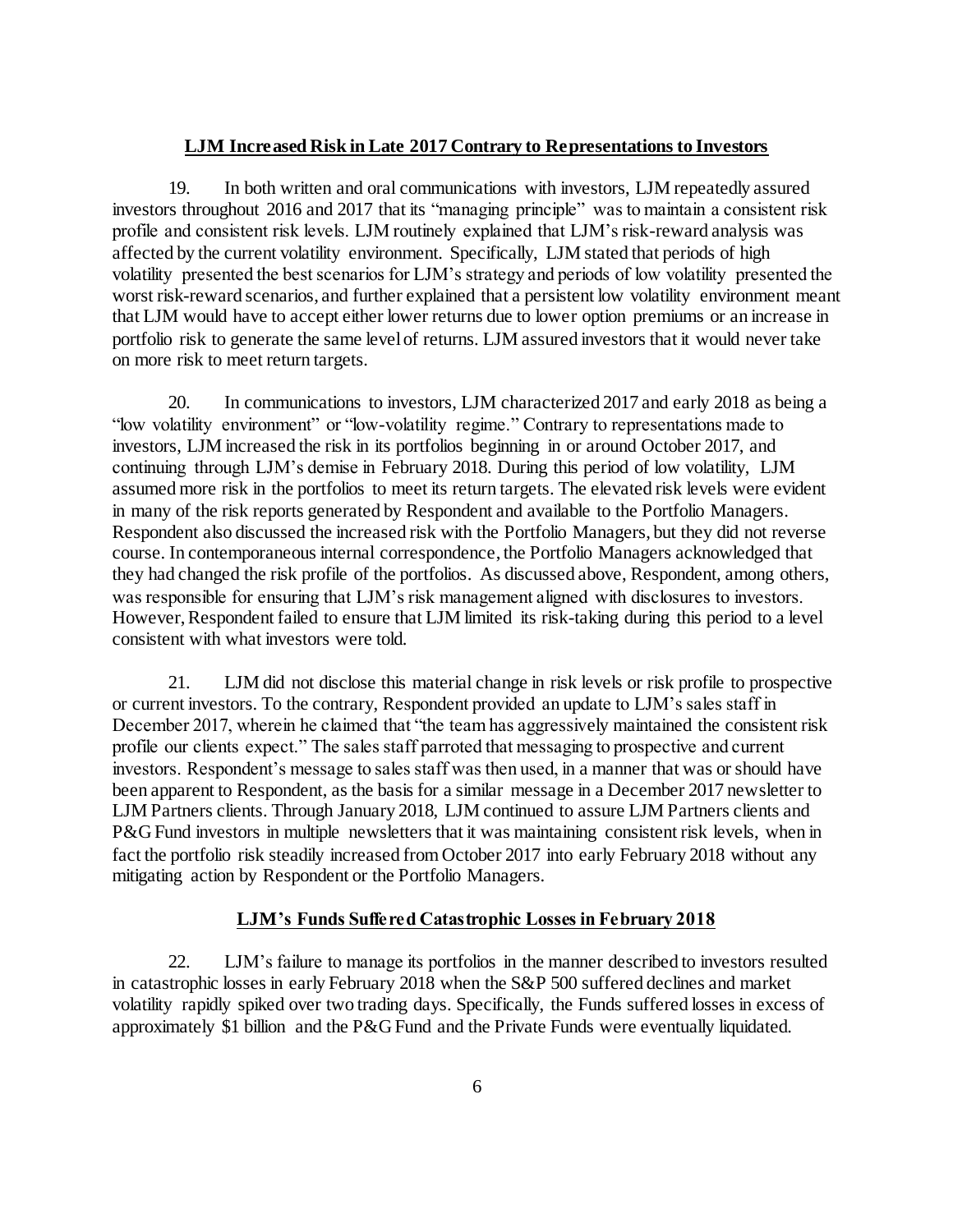#### **Violations**

23. As a result of the conduct described above, Respondent willfully violated Section 17(a) of the Securities Act and Section 10(b) of the Exchange Act and Rule 10(b)-5 thereunder.

24. As a result of the conduct described above, Respondent willfully aided and abetted and caused LJM Partners's and LJMFM's violations of Sections 206(1) and 206(2) of the Advisers Act; and willfully aided and abetted and caused LJMFM's violations of Section 206(4) of the Advisers Act and Rule 206(4)-8 thereunder, and Section 15(c) of the Investment Company Act.

#### **Disgorgement**

25. The disgorgement and prejudgment interest ordered in paragraph IV.D is consistent with equitable principles and does not exceed Respondent's net profits from his violations and will be distributed to harmed investors, if feasible. The Commission will hold funds paid pursuant to paragraph IV.D in an account at the United States Treasury pending a decision whether the Commission in its discretion will seek to distribute funds. If a distribution is determined feasible and the Commission makes a distribution, upon approval of the distribution final accounting by the Commission, any amounts remaining that are infeasible to return to investors, and any amounts returned to the Commission in the future that are infeasible to return to investors, may be transferred to the general fund of the U.S. Treasury, subject to Section  $21F(g)(3)$  of the Exchange Act.

#### **Undertakings**

26. In connection with this action and any related judicial or administrative proceeding or investigation commenced by the Commission or to which the Commission is a party, Respondent Ariathurai: (i) agrees to appear and be interviewed by Commission staff at such times and places as the staff requests upon reasonable notice; (ii) will accept service by mail or facsimile transmission of notices or subpoenas issued by the Commission for documents or testimony at depositions, hearings, or trials, or in connection with any related investigation by Commission staff; (iii) appoints Respondent's attorney, Junaid Zubairi, Vedder Price, as agent to receive service of such notices and subpoenas; (iv) with respect to such notices and subpoenas, waives the territorial limits on service contained in Rule 45 of the Federal Rules of Civil Procedure and any applicable local rules, provided that the party requesting the testimony reimburses Respondent's travel, lodging, and subsistence expenses at the then-prevailing U.S. Government per diem rates; and (v) consents to personal jurisdiction over Respondent in any United States District Court for purposes of enforcing any such subpoena.

27. In determining whether to accept the Offer, the Commission has considered these undertakings.

**IV.**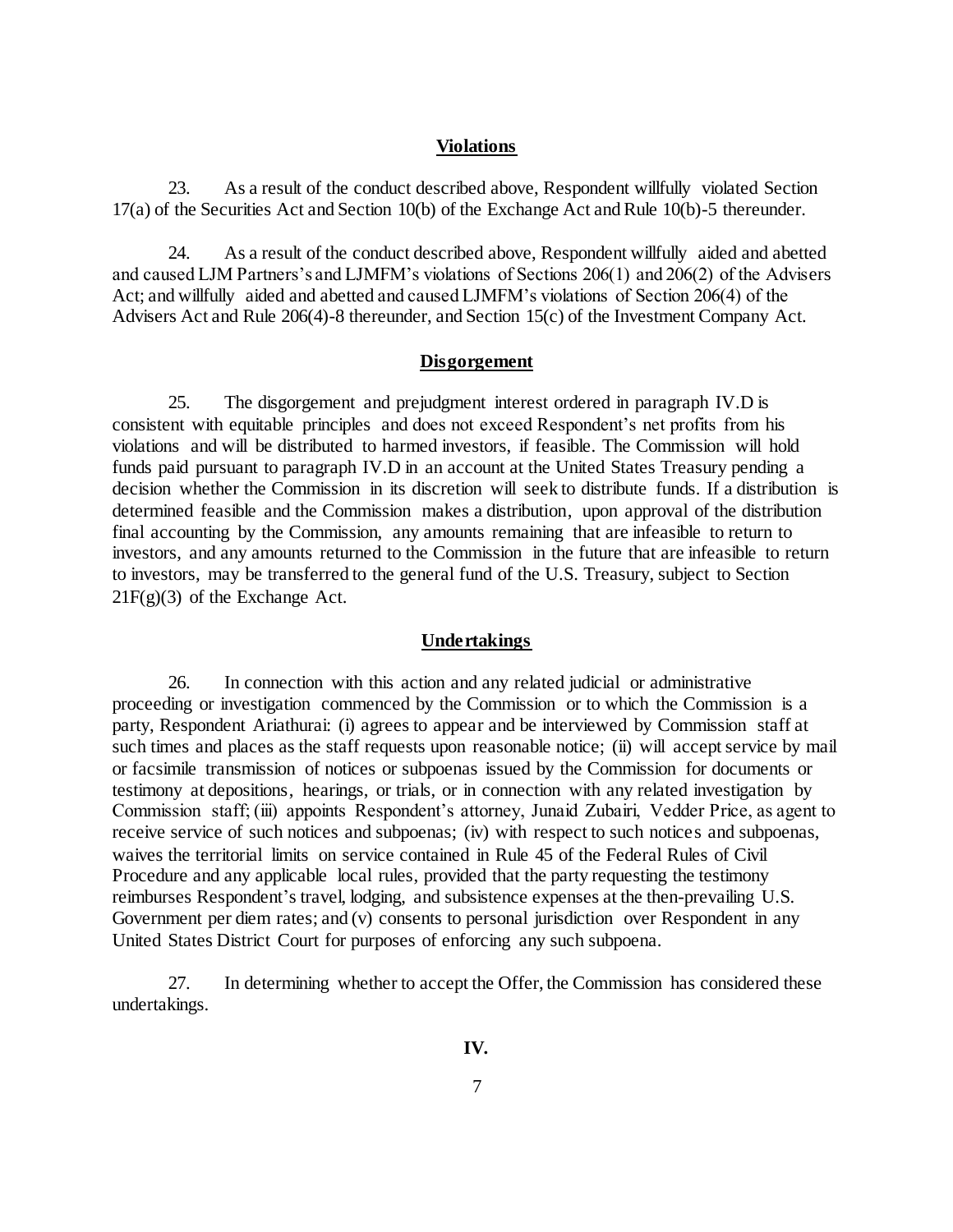In view of the foregoing, the Commission deems it appropriate and in the public interest to impose the sanctions agreed to in Respondent Ariathurai's Offer.

Accordingly, pursuant to Section 8A of the Securities Act, Section 21C of the Exchange Act, Sections 203(f) and 203(k) of the Advisers Act, and Sections 9(b) and 9(f) of the Investment Company Act, it is hereby ORDERED that:

A. Respondent Ariathurai cease and desist from committing or causing any violations and any future violations of Section 17(a) of the Securities Act, Section 10(b) of the Exchange Act and Rule 10b-5 thereunder, Sections 206(1), 206(2), and 206(4) of the Advisers Act and Rule 206(4)-8 thereunder, and Section 15(c) of the Investment Company Act.

B. Respondent Ariathurai be, and hereby is:

barred from association with any broker, dealer, investment adviser, municipal securities dealer, municipal advisor, transfer agent, or nationally recognized statistical rating organization; and

prohibited from serving or acting as an employee, officer, director, member of an advisory board, investment adviser or depositor of, or principal underwriter for, a registered investment company or affiliated person of such investment adviser, depositor, or principal underwriter;

with the right to apply for reentry after three (3) years to the appropriate selfregulatory organization, or if there is none, to the Commission.

C. Any reapplication for association by the Respondent will be subject to the applicable laws and regulations governing the reentry process, and reentry may be conditioned upon a number of factors, including, but not limited to, compliance with the Commission's order and payment of any or all of the following: (a) any disgorgement or civil penalties ordered by a Court against the Respondent in any action brought by the Commission; (b) any disgorgement amounts ordered against the Respondent for which the Commission waived payment; (c) any arbitration award related to the conduct that served as the basis for the Commission order; (d) any self-regulatory organization arbitration award to a customer, whether or not related to the conduct that served as the basis for the Commission order; and (e) any restitution order by a self-regulatory organization, whether or not related to the conduct that served as the basis for the Commission order.

D. Respondent Ariathurai shall pay disgorgement of \$83,333, prejudgment interest of \$14,111 and a civil penalty of \$150,000 to the Securities and Exchange Commission. Payment shall be made in the following installments: (i) \$67,444 within ten days of the entry of the Order; (ii) \$60,000 within 120 days of the entry of the Order; (iii) \$60,000 within 240 days of the entry of the Order; and (iv) \$60,000 within 360 days of the entry of the Order. Payments shall be applied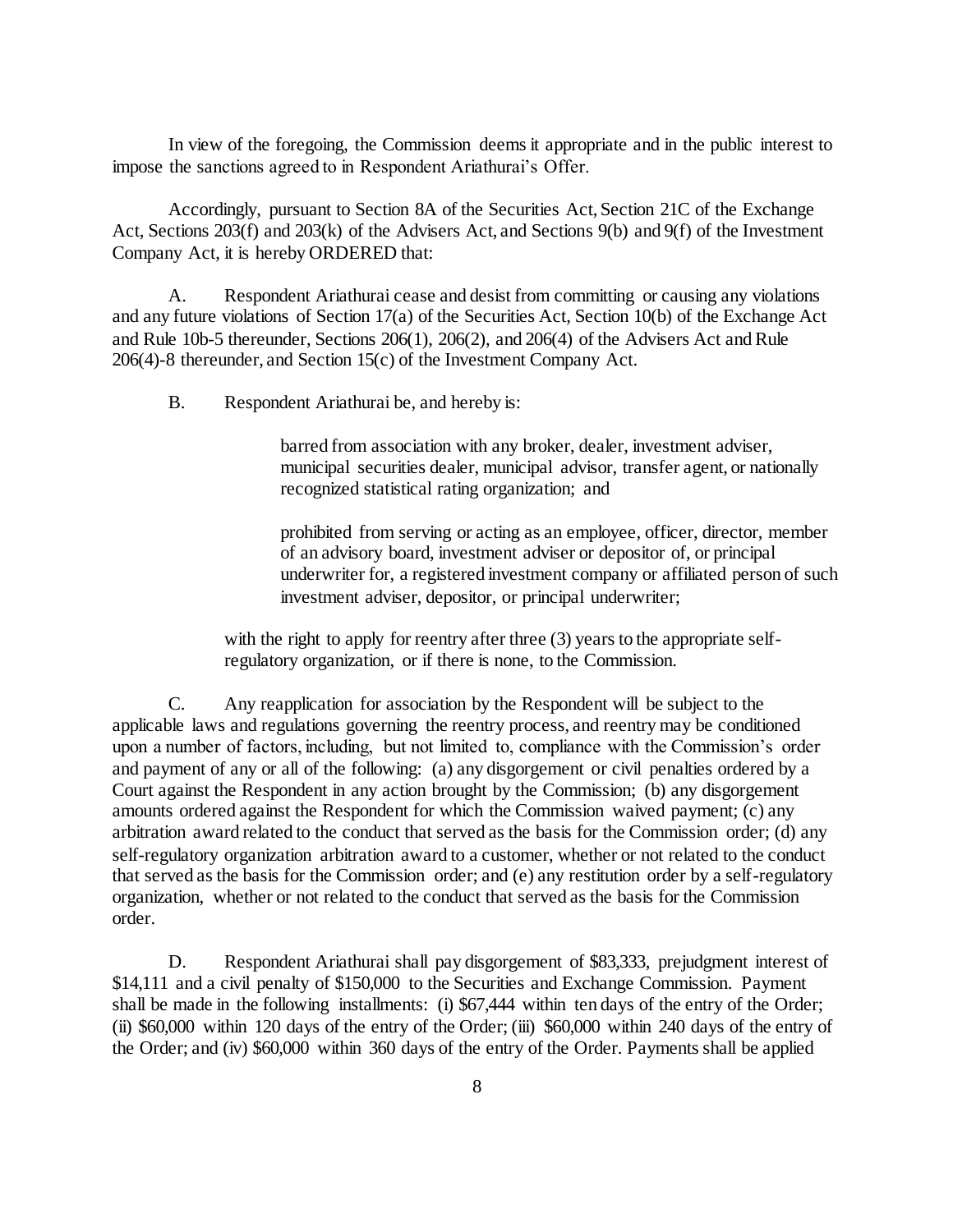first to post-order interest, which accrues pursuant to SEC Rule of Practice 600 and/or pursuant to 31 U.S.C. § 3717. Prior to making the final payment set forth herein, Respondent Ariathurai shall contact the staff of the Commission for the amount due. If Respondent Ariathurai fails to make any payment by the date agreed and/or in the amount agreed according to the schedule set forth above, all outstanding payments under this Order, including post-order interest, minus any payments made, shall become due and payable immediately at the discretion of the staff of the Commission without further application to the Commission. The Commission may distribute civil money penalties collected in this proceeding if, in its discretion, the Commission orders the establishment of a Fair Fund pursuant to 15 U.S.C. § 7246, Section 308(a) of the Sarbanes-Oxley Act of 2002. The Commission will hold funds paid pursuant to this paragraph in an account at the United States Treasury pending a decision whether the Commission, in its discretion, will seek to distribute funds or transfer them to the general fund of the United States Treasury, subject to Section 21F(g)(3) of the Exchange Act.

Payment must be made in one of the following ways:

- (1) Respondent may transmit payment electronically to the Commission, which will provide detailed ACH transfer/Fedwire instructions upon request;
- (2) Respondent may make direct payment from a bank account via Pay.gov through the SEC website a[t http://www.sec.gov/about/offices/ofm.htm;](http://www.sec.gov/about/offices/ofm.htm) or
- (3) Respondent may pay by certified check, bank cashier's check, or United States postal money order, made payable to the Securities and Exchange Commission and hand-delivered or mailed to:

Enterprise Services Center Accounts Receivable Branch HQ Bldg., Room 181, AMZ-341 6500 South MacArthur Boulevard Oklahoma City, OK 73169

Payments by check or money order must be accompanied by a cover letter identifying Respondent Ariathurai as a Respondent in these proceedings, and the file number of these proceedings; a copy of the cover letter and check or money order must be sent to Jeffrey A. Shank, Division of Enforcement, Securities and Exchange Commission, 175 W. Jackson Blvd., Suite 1450, Chicago, IL 60604.

E. Payment, up to the amount of \$247,444, made by Respondent in satisfaction of the terms set forth in the Order Instituting Proceedings Pursuant to Section 6(c) and 6(d) of the Commodity Exchange Act, Making Findings, and Imposing Remedial Sanctions entered in *In the Matter of Arjuna Ariathurai*, Commodities Futures Trading Commission ("CFTC") (May 27, 2021) (the "CFTC Order"), shall be credited toward the \$247,444 disgorgement, prejudgment